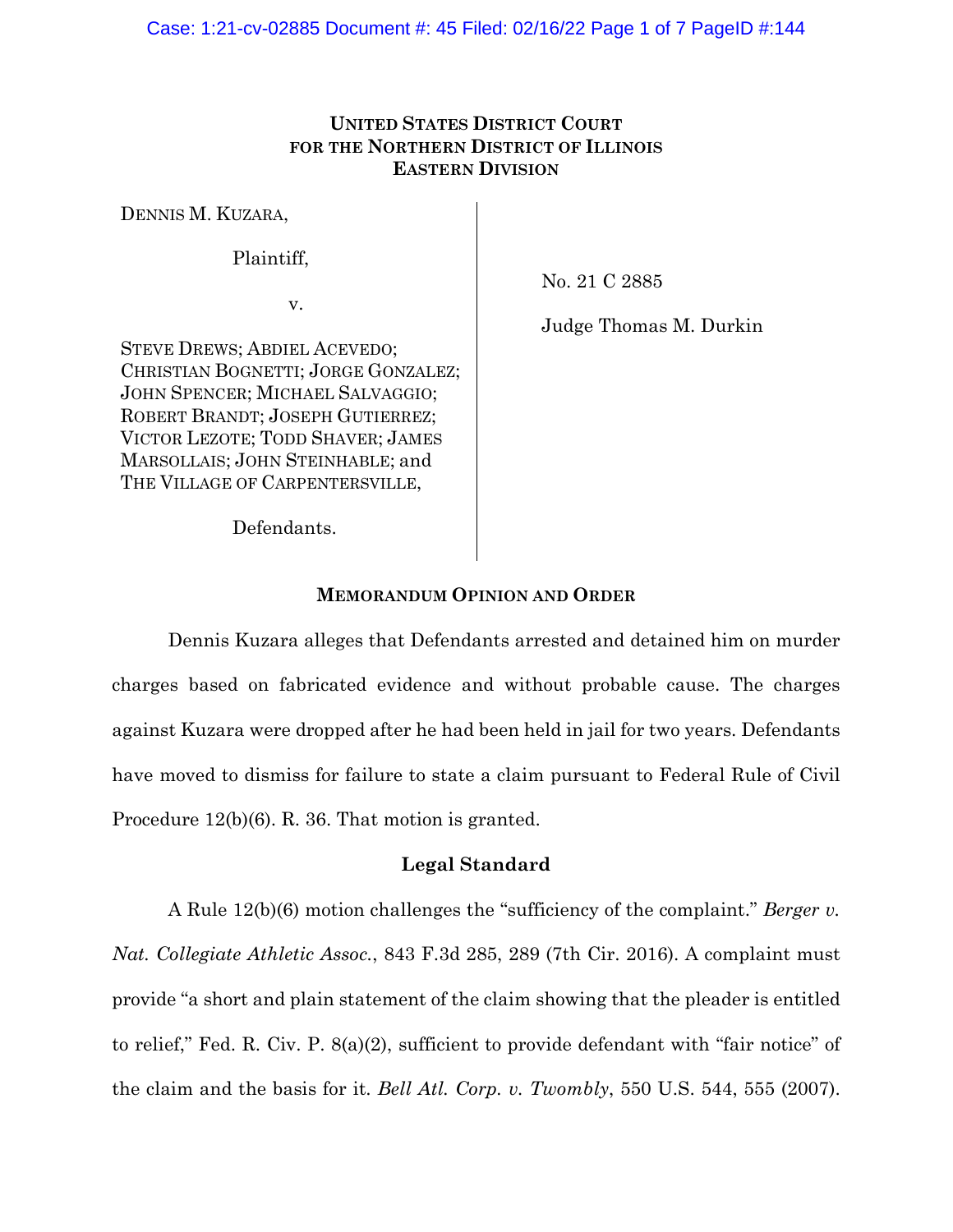#### Case: 1:21-cv-02885 Document #: 45 Filed: 02/16/22 Page 2 of 7 PageID #:145

This standard "demands more than an unadorned, the-defendant-unlawfullyharmed-me accusation." *Ashcroft v. Iqbal*, 556 U.S. 662, 678 (2009). While "detailed factual allegations" are not required, "labels and conclusions, and a formulaic recitation of the elements of a cause of action will not do." *Twombly*, 550 U.S. at 555. The complaint must "contain sufficient factual matter, accepted as true, to 'state a claim to relief that is plausible on its face.'" *Iqbal*, 556 U.S. at 678 (quoting *Twombly*, 550 U.S. at 570). "'A claim has facial plausibility when the plaintiff pleads factual content that allows the court to draw the reasonable inference that the defendant is liable for the misconduct alleged.'" *Boucher v. Fin. Sys. of Green Bay, Inc.*, 880 F.3d 362, 366 (7th Cir. 2018) (quoting *Iqbal*, 556 U.S. at 678). In applying this standard, the Court accepts all well-pleaded facts as true and draws all reasonable inferences in favor of the non-moving party. *Tobey v. Chibucos*, 890 F.3d 634, 646 (7th Cir. 2018).

#### **Background**

On October 2, 2011, Isabella Trejo was found stabbed to death in her apartment. Trejo and Kuzara were close, formerly romantic friends. Kuzara visited Trejo daily, including the day she was killed. Kuzara alleges that he is "mentally handicapped," R. 1  $\parallel$  27, and that "he was elderly, frail and had been in a bus accident causing him to suffer fractured ribs" when Trejo was murdered. *Id.* ¶ 71. He was about 66 years-old at the time. *See id.* ¶ 62.

At the outset of the investigation, Defendants learned that Trejo had previously called the police about a man named Darryl Huggins. Huggins's niece,

2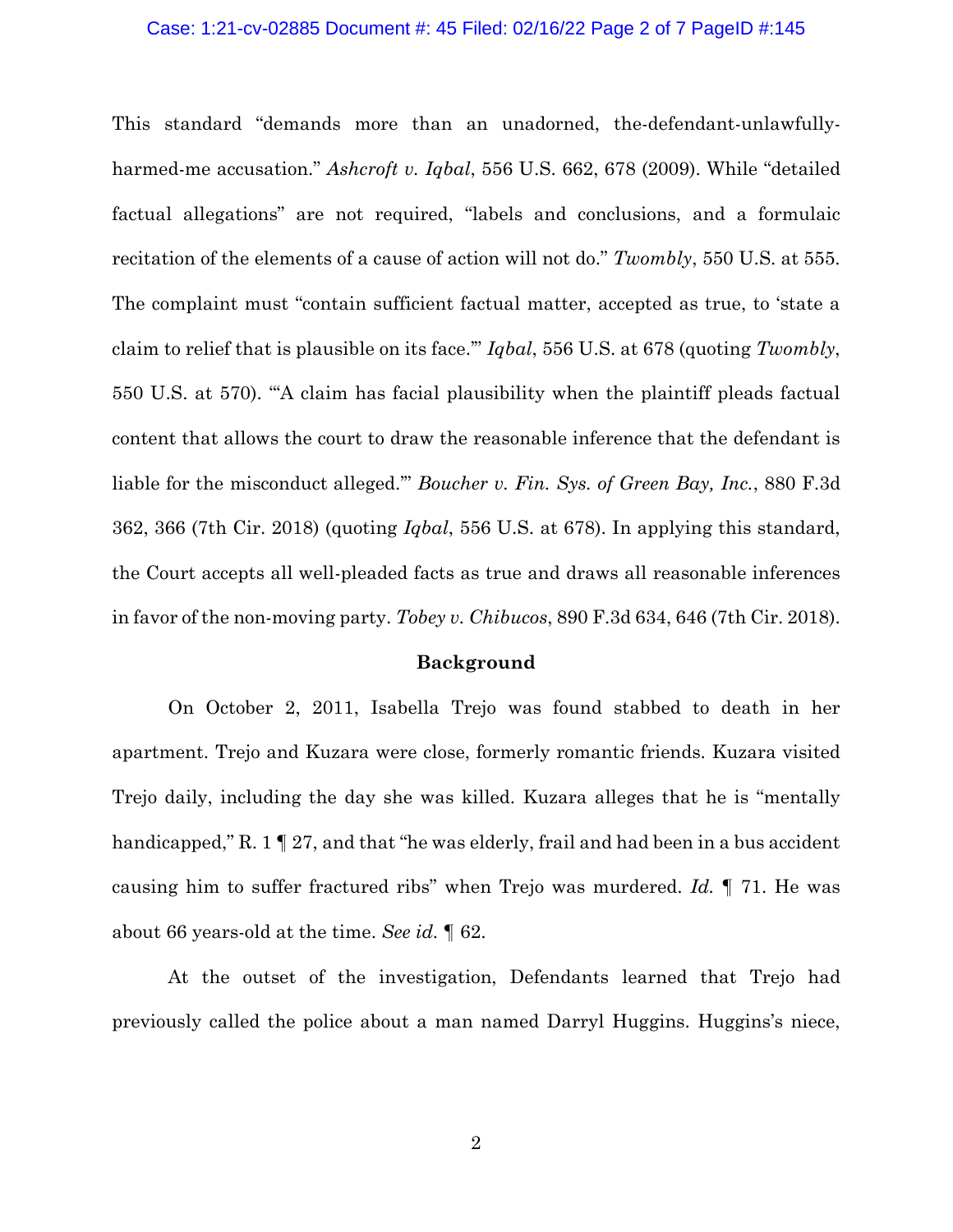#### Case: 1:21-cv-02885 Document #: 45 Filed: 02/16/22 Page 3 of 7 PageID #:146

Yolanda Green, was Trejo's neighbor and Kuzara's ex-wife. Huggins has a history of criminal violence.

Huggins was staying with Green on the day of the murder. A witness told Defendants that she had seen Trejo with Huggins several days before her murder. In the ensuing months, two witnesses told Defendants that Huggins had killed Trejo "because she owed money for crack cocaine and Huggins sought to steal her social security money." *Id.* ¶ 40.

Through 2013, Defendants interviewed Kuzara and Huggins about Trejo's murder several times each. Kuzara alleges that he never made any incriminating statements to Defendants, whereas Huggins's story was inconsistent. Neither was ever arrested.

Five years passed, and in 2018 Defendants sent the murder weapon to a lab for DNA testing. The test showed Kuzara's DNA on the weapon. Defendants arrested Kuzara in November 2018. Kuzara was held in jail until December 2020 when the charges were dropped.

Kuzara alleges that he could not have killed Trejo because she was his friend and he was physically incapable of committing the crime. Kuzara alleges that "no probable cause existed for [his] arrest," because it was "based on false evidence, false reports, and fabricated evidence, and [was] contrary to everything Defendants learned in their investigation." *Id.* ¶¶ 69-70. Kuzara does not specify what evidence Defendants fabricated.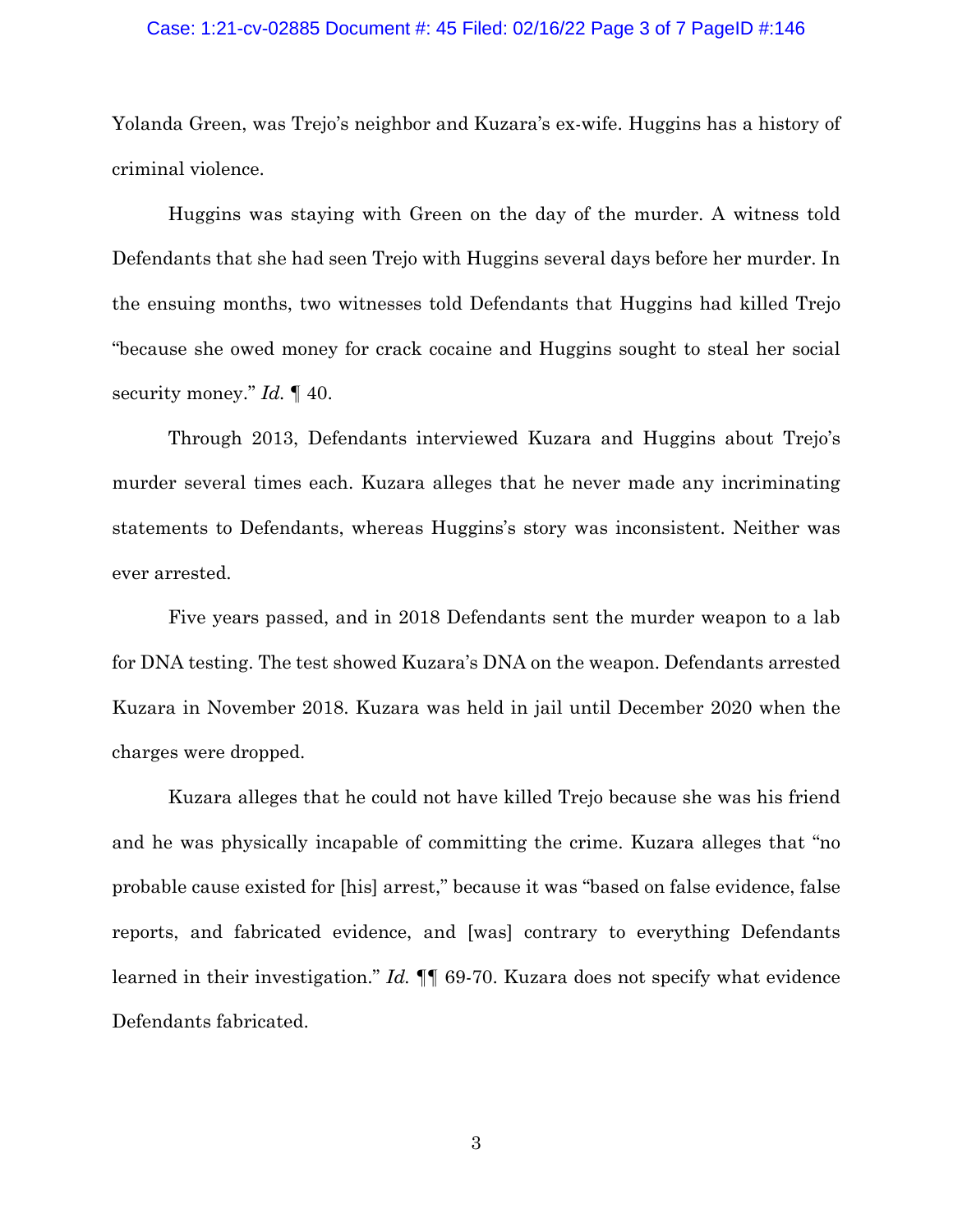## **Analysis**

Kuzara claims: (Count I) a Due Process claim for "withholding of exculpatory evidence"; (II) a Due Process claims for "fabrication of evidence"; (III) a Due Process claim for "failure to intervene"; (IV) for "conspiracy to deprive of constitutional rights"; (V) state law malicious prosecution; (VI) state law false imprisonment; (VII) state law intentional infliction of emotional distress; and (VIII) state law conspiracy.

Kuzara's reliance on the Due Process Clause—and relatedly *Brady v. Maryland*—is misplaced. The Supreme Court has held that if "the complaint is that a form of legal process resulted in pretrial detention unsupported by probable cause, then the right allegedly infringed lies in the Fourth Amendment." *Manuel v. City of Joliet, Ill.*, 137 S. Ct. 911, 919 (2017). The Seventh Circuit has explained that this means that a "claim for unlawful pretrial detention rests *exclusively* on the Fourth Amendment," and no Due Process claim is available without trial or conviction. *Lewis v. City of Chicago*, 914 F.3d 472, 478 (7th Cir. 2019) (emphasis in original).

Because he was released before trial, Kuzara must show that he was held without probable cause in order to state a claim. *See*, *e.g.*, *Lewis*, 914 F.3d at 477 (a plaintiff released before trial can allege that "his detention was not supported by probable cause because the judge's order holding him for trial was based only on 'police fabrications.'"). Kuzara alleges that his arrest was based on "false reports and fabricated evidence," and so was without probable cause. But he does not make any specific allegation about what evidence was false or fabricated. In his brief, Kuzara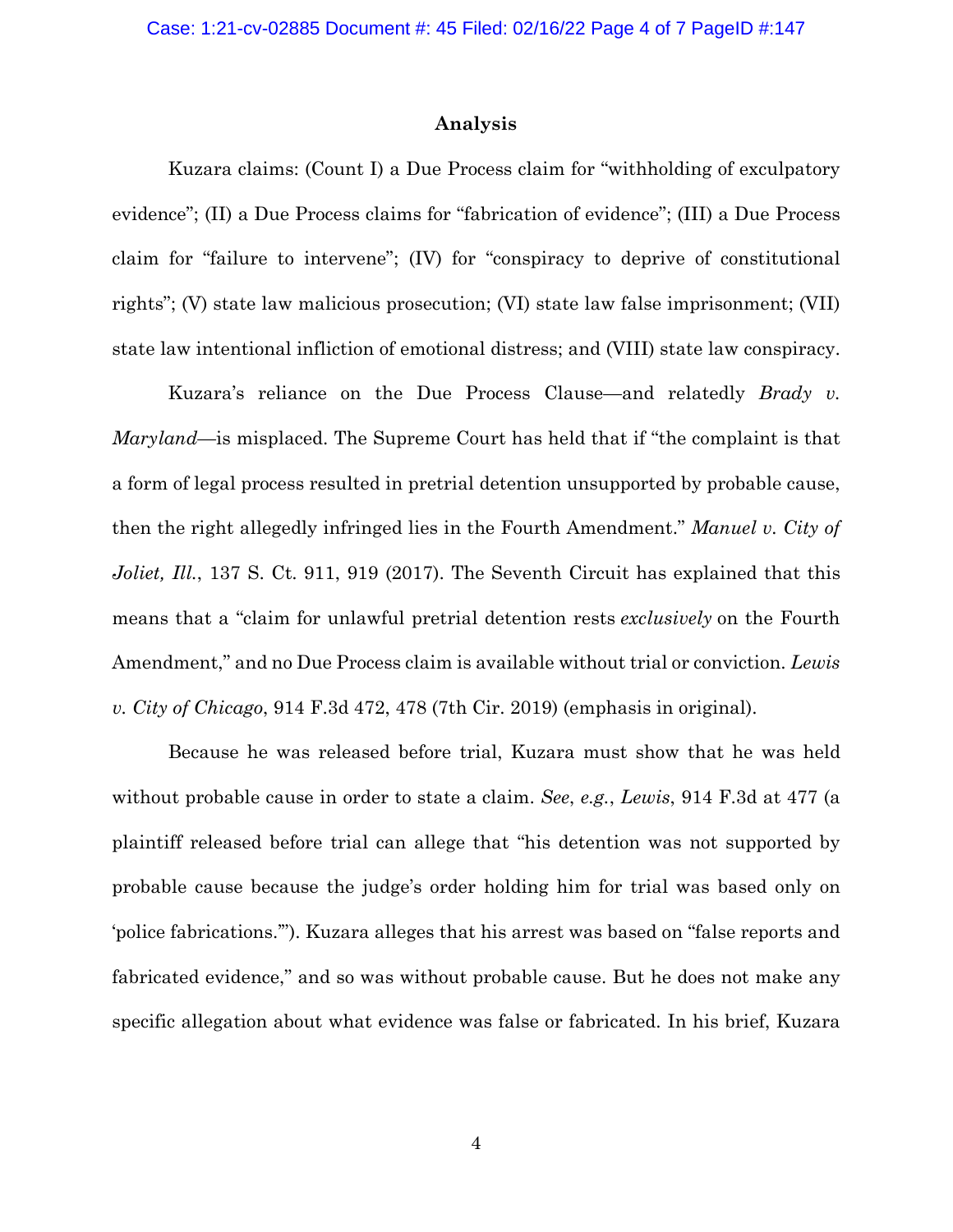#### Case: 1:21-cv-02885 Document #: 45 Filed: 02/16/22 Page 5 of 7 PageID #:148

contends that the DNA evidence was "fabricated," but offers no reason to suspect this is true.

Kuzara cites a number of cases in which courts denied motions to dismiss claims of alleged wrongful detention and conviction. But all those plaintiffs included specific allegations of coerced or fabricated confessions and other evidence. *See Rivera v. Lake Cty.*, 974 F. Supp. 2d 1179, 1186 (N.D. Ill. 2013) ("But the interrogators persisted, and, after four days, Plaintiff suffered a complete mental breakdown. When police forced him to sign a statement they had written that implicated him in the murder, he submitted."); *Hyung Seok Koh v. Graf*, 2013 WL 5348326, at \*2 (N.D. Ill. Sept. 24, 2013) ("The Kohs allege that as a result of this coercive interrogation, Mr. Koh made statements that the Defendant Officers believed were self-incriminating. And at the conclusion of the interrogation, the Defendant Officers fabricated a statement and falsely attributed it to Mr. Koh, and told prosecutors from the Cook County State's Attorney's Office about the statement."); *Wilson v. City of Chicago*, 2009 WL 3242300, at \*2 (N.D. Ill. Oct. 7, 2009) ("The Defendants, and not Wilson, are in possession of the knowledge of precisely which of them, if any, interrogated, manipulated, threatened, or coerced Wicks and Pye into giving false testimony."). Kuzara has made no analogous allegations.

Kuzara's real argument is not that Defendants fabricated evidence, but that they incorrectly evaluated the evidence, focusing on Kuzara's guilt to the exclusion of evidence tending to show his innocence or implicating Huggins. Specifically, Kuzara argues that the DNA evidence "is meaningless" because Kuzara "visited Trejo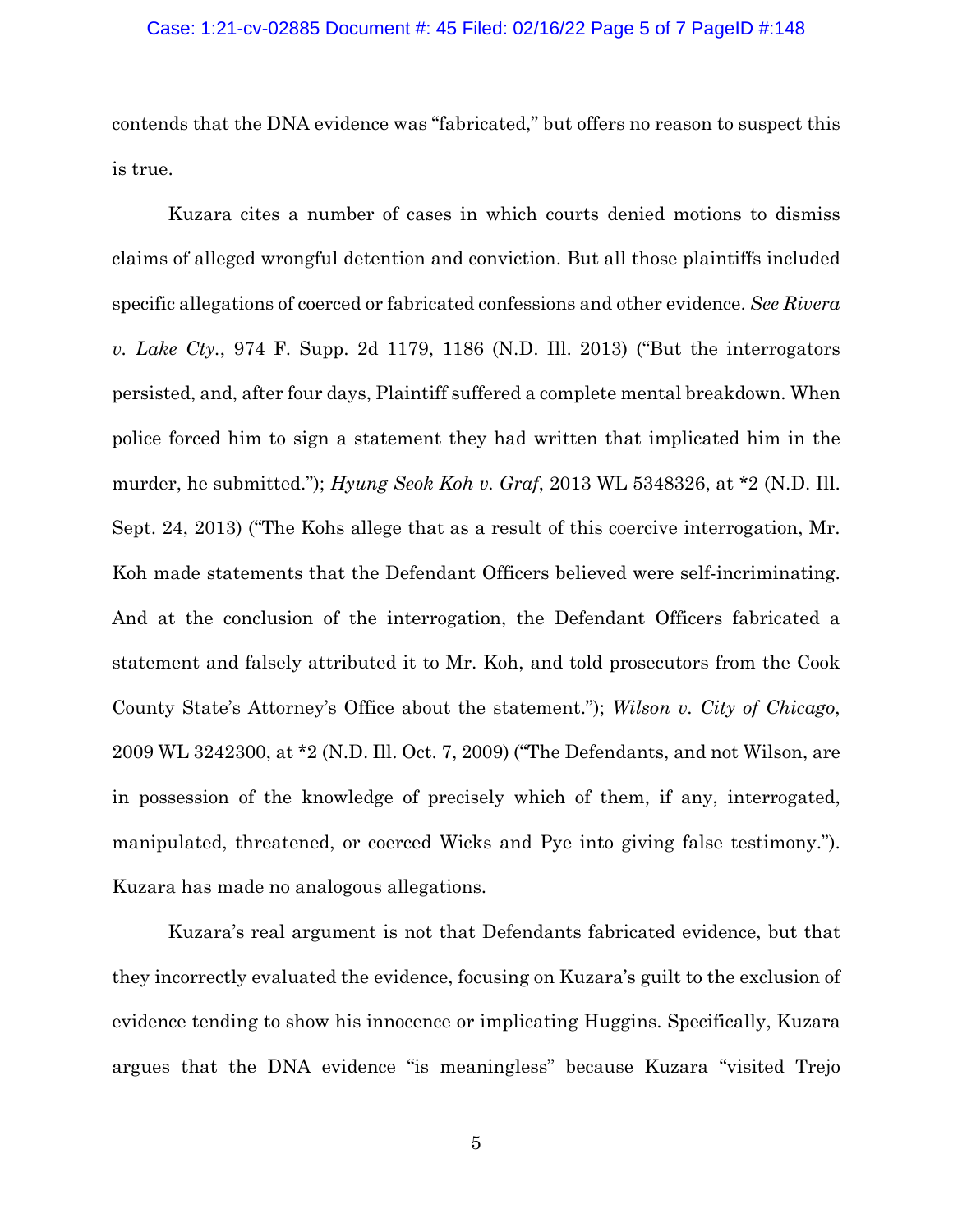## Case: 1:21-cv-02885 Document #: 45 Filed: 02/16/22 Page 6 of 7 PageID #:149

everyday and spent a considerable [amount] of time at what would become the scene of her murder."

"Probable cause exists to arrest a suspect if at the time of arrest the facts and circumstances within the arresting officer's knowledge and of which he has reasonably trustworthy information would warrant a prudent person in believing that the suspect had committed or was committing an offense." *Camm v. Faith*, 937 F.3d 1096, 1105 (7th Cir. 2019). Certainly, the evidence as Kuzara has alleged it was mixed. "But probable cause is a low bar." *United States v. Rees*, 957 F.3d 761, 769 (7th Cir. 2020). And Kuzara's DNA on the murder weapon along with Kuzara's presence in the victim's apartment the day of the murder constitutes probable cause. As Kuzara argues, there could be innocent explanations for these facts. But the Court finds that these possible innocent explanations do not plausibly allege that Defendants lacked probable cause to arrest him.

Further, the evidence of Huggins's guilt is entirely circumstantial. Kuzara alleges that two people claimed Huggins killed Trejo. But Kuzara does not allege that these people actually witnessed the murder. The evidence that Huggins killed Trejo is not so strong so as to cancel out the evidence that Kuzara committed the murder.

No doubt, two years is a very long time to spend in jail awaiting trial only to have charges dropped. And Kuzara implies that his sudden release indicates that the charges were not well-founded at the outset. But Kuzara has not made any allegation that makes such an inference plausible. He has not explained how any defendants acted inappropriately, other than his argument disagreeing with Defendants'

6